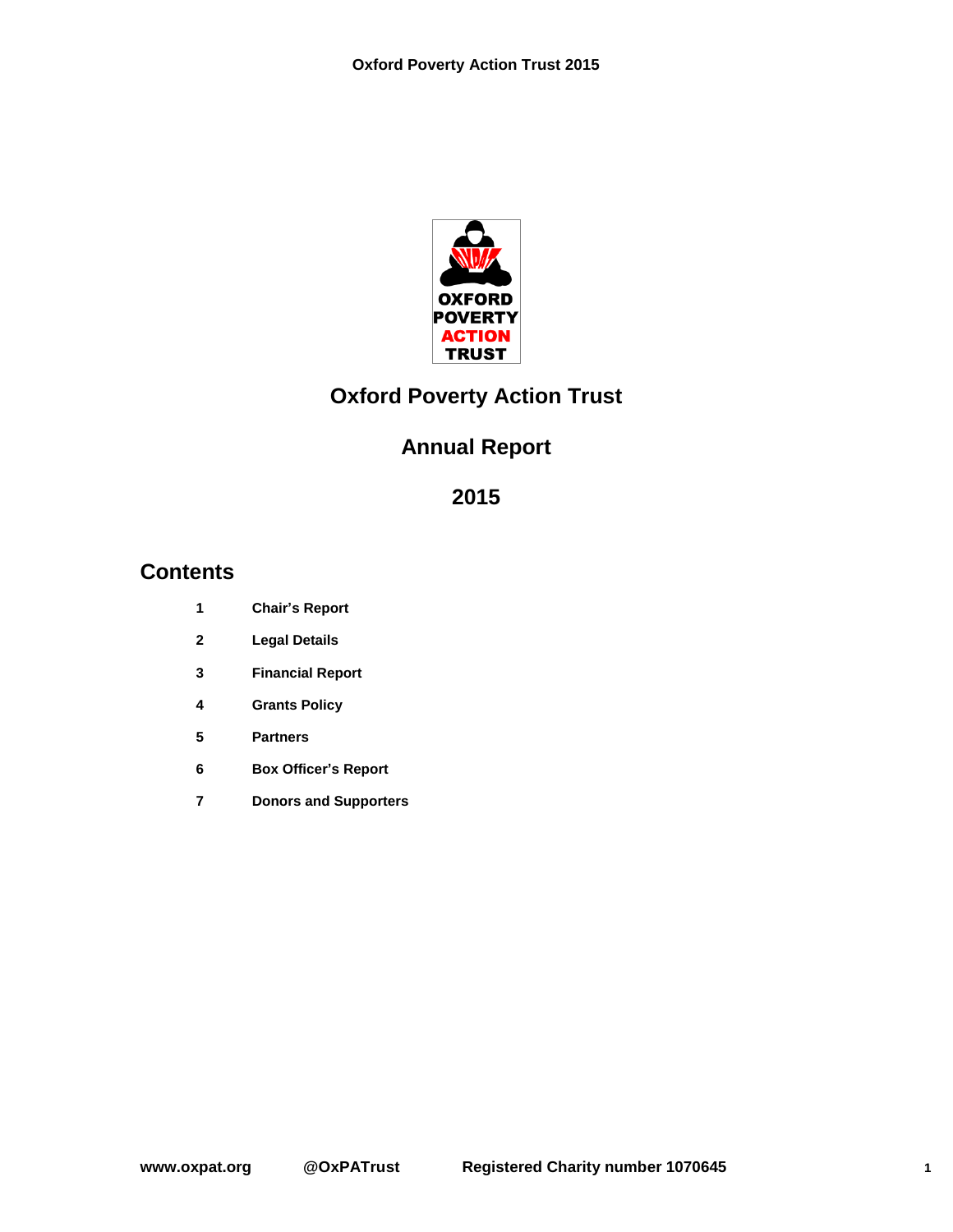## **Background**

The Oxford Poverty Action Trust (OxPAT) was set up in 1996 by a committee including representatives of the City, University, police, churches and concerned citizens to meet the challenge of visible poverty in the streets and invisible poverty in hostels, bed-and-breakfast accommodation etc. Inspired by successful "Diverted Giving" schemes in Winchester and elsewhere, the aim was to establish an umbrella fund to receive donations from the public, including tourists, and distribute them to the existing agencies working to alleviate poverty. One of its aims was to help reduce street begging by persuading the public not to give directly to beggars, and thus fuel dependency on alcohol or drugs; and to provide a means whereby their generosity could be channelled more productively.

OxPAT raised well over  $\pounds$  100,000 in its first 10 years, and 2015 brought the total raised to over £ 370,000. Money comes to us partly from collection boxes and partly from fund-raising events, but mostly from concerned citizens giving regularly by Gift-Aided bankers' orders.

During the last couple of years the problem of homelessness in Oxford has become much more acute. Cuts by central government to local authorities have resulted in less funding being available to homelessness services. For example Oxfordshire County Council have in the last two years reduced their support to the sector by over 75 %. At least one hostel (Lucy Faithfull House) in Oxford has closed. The number of people sleeping rough in Oxford appears to have gone up by 50 %. Against this background, there is even more need for other sources of funding to help homeless people, so I am pleased that we have received more donations than ever before from our kind supporters.

#### **Changes to the Trustees and Committee**

Chris Peri resigned from the committee during 2015. Diane Price joined the committee during 2015.

#### **Overview**

We have continued to hold monthly meetings and have continued to distribute the bulk of our grants to Core Agencies in accordance with our Grants Policy. The Core Agencies for the 2015 calendar year were: Aspire, Crisis, The Elmore Team, Emmaus Oxford, Julian Housing, O'Hanlon House, Simon House, Smart CJS, St Mungo's Broadway and Steppin' Stone. The Church of God of Prophecy Soup Kitchen,now known as Icolyn Smith Foundation also received regular support.

We have, through Marieke Clarke, maintained contact with the Network of Homeless agencies through attendance at the quarterly meeting of the Housing and Homelessness Group coordinated by Oxford City Council.

We held our now traditional carol singing before Christmas with the Appleton Community Choir at Oxford Railway Station.

For the second year, we created and sold a Christmas card to raise money and advertise our existence. Local artist John Somerscales kindly donated the artwork, Ralph Hall designed the card, and Liz Storrar masterminded the sales campaign. This made a welcome contribution to our funds.

We are extremely grateful to all our supporters and  $-$  of course  $-$  the donors who give so generously in order that we may continue our efforts. We are also grateful to those organisations which have made grants towards our Administration Fund, thus enabling all the money received from donors to be distributed to agencies.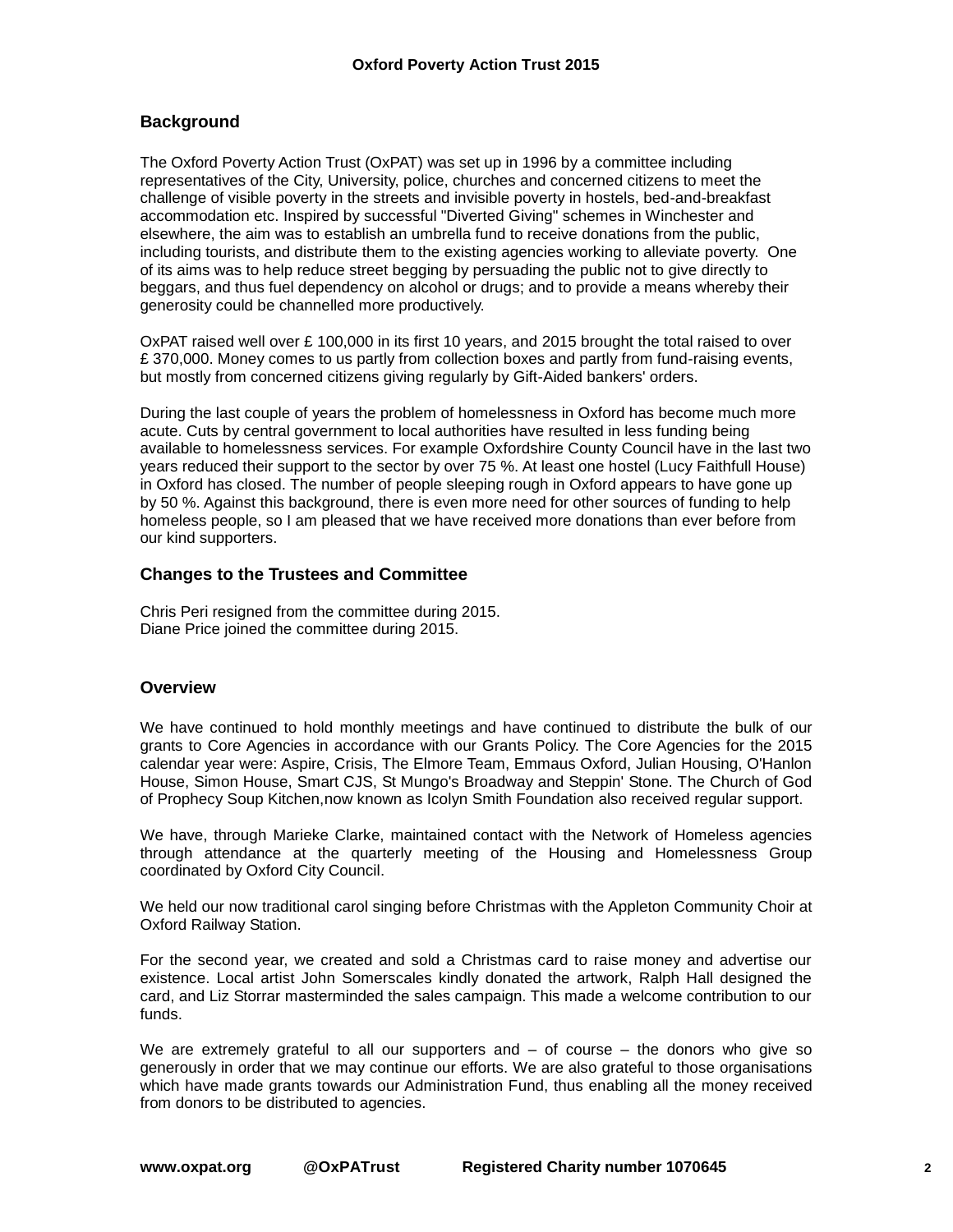## **The W Lucy & Co Training Fund**

In 2013 W Lucy & Co gave us a grant in celebration of their 200th anniversary, which we used to establish the W Lucy & Co Training Fund. It's purpose is to fund initiatives which will provide skills development to homeless people, to better equip them to compete in the jobs market place.

During 2015, two projects continued to run that were begun during 2014. They were

Crisis - Helping homeless people into construction

Aspire - Painting and Decorating course

Both projects were to develop and run courses in their respective areas. They were succesfully created, accredited and run for the benefit of the trainees of the respective organisations. Crisis continue to run their course, while Aspire are seeking further funding to continue to run their course.

In November 2015 we awarded grants for three further activities which are ongoing.

Steppin Stone - Steppin´ Forward IT Project

Crisis - IT and job ready skills

Aspire - Professional Services team

The first two of these are to develop and run courses for clients. The third was to fund the capital cost of an additional professional services team at Aspire. This will of course enable more people who are homeless or at risk of homelessness to develop skills and behaviours which will help them to get jobs.

We are very grateful to W Lucy & Co for continuing to fund these projects, which they have done with annual grants since 2013.

### **Jonathan Clark, Chair, April 2016**

## **2 Legal Details**

#### **Trust**

The object of the Trust is "for the relief of the effects of poverty, sickness, disablement and oldage" in accordance with a Trust Deed made on 28th June 1998. The Trust has been granted registration as a charity by the Charity Commissioners. The Charity Number is 1070645. The Inland Revenue has accepted the Trust as a charity within the definition of section 506 (1) Income and Corporation Taxes Act 1998, as a result of which the Trust's income and gains are not taxable to the extent that they are applicable and applied to charitable purposes.

The registered address is 25 Woodstock Road, Oxford OX2 6HA.

During the calendar and accounting year 2015 the following acted as Trustees of the Oxford Poverty Action Trust (known as OxPAT) for some or all of the time:

Jerome Bertram Deborah Ceadel Jonathan Clark Ralph Hall Meg Movshon Patrick Mulvihill Jenny O'Brien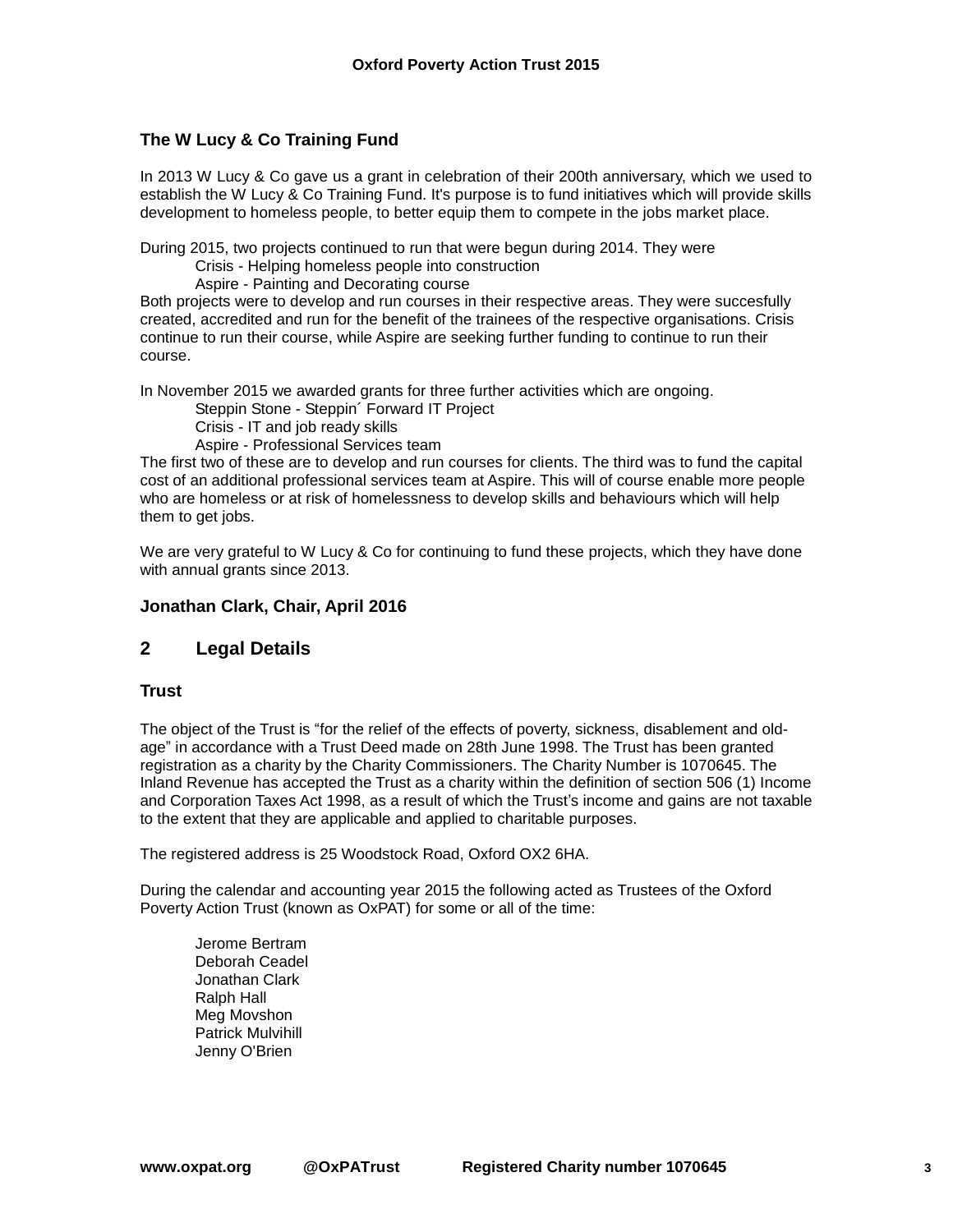Officers during the year 2015 were:

Chair: Jonathan Clark Secretary: Meg Movshon Treasurer: Jenny O'Brien and Paul Armstrong

The Patrons of the Trust are:

Rt Revd. William Kenney CP Mrs. Felicity Dick DL

Gross income during the year 2015 was £ 39,273.96

Expenditure during the year 2015 was £ 44,319.24

The Charity's Bankers are: The Co-operative Bank, King's Valley, Yew Street, Stockport, Cheshire, SK4 2JU

Fundraising expenses during the year 2015 were: zero.

The charity owns no functional property and there are no connected companies.

### **3. Finance**

#### **OxPAT Financial Report for 2015**

| <b>OxPAT Accounts (figures in £)</b> | 2014      | 2015      |
|--------------------------------------|-----------|-----------|
| <b>Expenditure:</b>                  |           |           |
| Admin Sub-Account                    | 26.65     |           |
| <b>Grants to Charities</b>           | 40,313.00 | 41,489.00 |
| <b>Grants to Individuals</b>         | 1,063.25  | 350.00    |
| <b>Bank Error</b>                    | 27.98     | (27.98)   |
| Returned cheques and bank charges    |           | 834.22    |
| 2015 Christmas cards                 |           | 1,674.00  |
| <b>Total Expenditure</b>             | 41,430.88 | 44,319.24 |
| Income:                              |           |           |
| <b>Boxes</b>                         | 1,779.33  | 1,665.02  |
| <b>Fund Raising</b>                  | 305.13    | 716.32    |
| Organisations                        | 16,404.65 | 16,795.22 |
| Places of Worship                    | 3,592.44  | 3,781.88  |
| Private Donation (Gift Aid)          | 8,558.00  | 7,064.88  |
| 2014 Christmas cards                 |           | 1,349.48  |
| 2015 Christmas cards                 |           | 1,062.25  |
| Private Donation (non-Gift Aid)1     | 3,459.99  | 6,729.18  |
| <b>Bank Interest</b>                 | 18.05     | 8.43      |
| Inland Revenue (Gift Aid Refund)     | 1,917.78  |           |
| Special events                       |           | 101.30    |
| <b>Total Income</b>                  | 36,035.37 | 39,273.96 |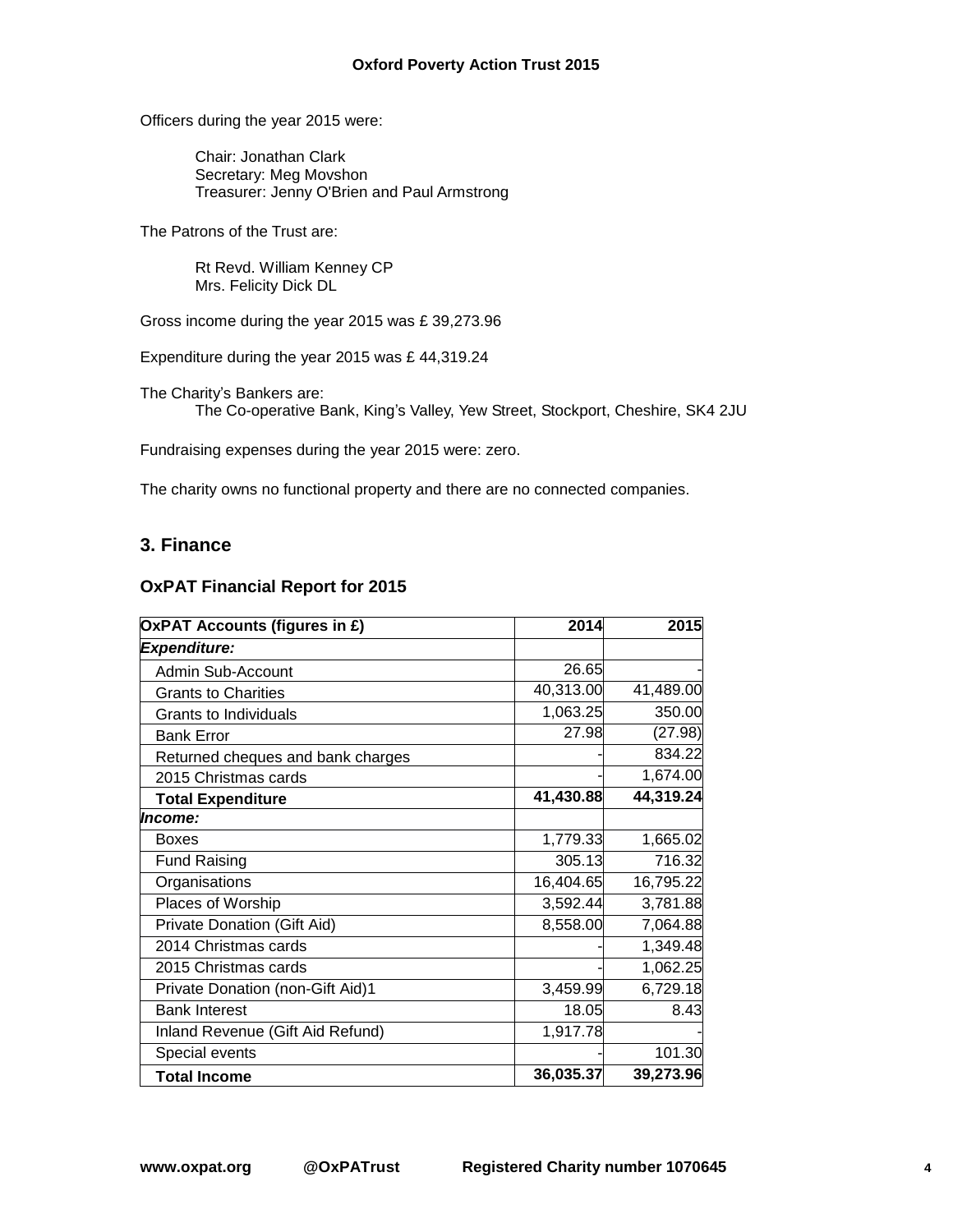#### **Oxford Poverty Action Trust 2015**

| Reconciliation with bank | 2014      | 2015      |
|--------------------------|-----------|-----------|
| Opening balance          | 15,865.19 | 10,469.68 |
| <b>Income</b>            | 36,035.37 | 39,273,96 |
| Expenditure              | 41,430.88 | 44,319,24 |
| Closing balance          | 10,469.68 | 5,424.40  |

<sup>1</sup>Christmas card revenue from 2014 cards is included in 'Private Donation (Non-Gift Aid)' revenue, for consistency with the 2014 annual report. As per the 2014 report, by the end of 2014, sales of that year's Christmas cards had earned a profit of £750. When adding the revenue received in 2015 from the sales of these cards, this indicates a total profit of £1,812.25 from the 2014 Christmas cards.

#### **Income**

Total income during the year was £39,273.96, compared with £36,035.37 in 2013. In the 18 years OxPAT has been operating, we have collected over £370,000 from our donors.

Very generous donations from W Lucy and Co (included in income from organisations) in 2013 and 2014 have been used to establish an employment training fund for homeless and vulnerably housed people to be expended over a three to five year period. We would like to thank Lucy's for a further top-up grant to this fund made during 2015. Excluding Lucy's donations to the training fund, total unrestricted income rose by around £5,000.

Our income is spread across various categories of donor. Box income showed a small decrease from 2014. The increase in income from fund raising is largely due to the fact that there was a street collection in 2015, but not one in 2014; 2015 also saw donations from several special events such as meetings and musical groups.

Income from organisations (typically college JCRs and local businesses) increased by over £2,000, when Lucy's donations for the training fund are deducted. Income from places of worship remained more or less stable. We would particularly like to thank Worcester College, the Tanner Trust, the Hector Sants Foundation and St Leonard's Church, Eynsham for their very generous support.

Gift Aid donations decreased by around £1,500, almost entirely due to a decrease in occasional Gift Aid donations. Non-Gift Aid private donations have nearly trebled due to CAF donations increasing by around £1,000, substantial revenue from Christmas cards and several large occasional donations from individuals. The 2015 Christmas cards brought in revenues of over £1,300 in non-Gift Aid donations in 2015, (with more to come in 2016). An additional £1,100 of non-Gift Aid revenue was from 2014 Christmas card sales, deposited in early 2015.

The 2014 Gift Aid refund had not been received at 31 December 2015, and will be shown in the accounts for 2016. Gift Aid for 2015 will be claimed early in 2016.

#### **Expenditure**

The total grants made by OxPAT in 2015 amounted to £41,839, which includes three grants from the Lucy's training fund (included in Grants to Charities above). We gave grants to Steppin' Stone for a vocational and IT skills project, to Crisis for an IT training project and to Aspire a landscaping and gardening training project.

As usual the bulk of OxPAT's income was donated to our core agencies, listed in the table above as "Grants to Charities". Grants to individuals (paid via various charities) were £350 last year, compared to £1,063.25 in 2014.

We had no administration expenses last year. The bank error payment rectifies a bank error which occurred at the end of 2014. We received a cheque from Worcester College JCR for £828.22 which was returned, incurring a £6.00 bank charge. We have followed-up with Worcester College JCR, and this issue is still in process.

Our cost of goods sold was £1,674 and is composed entirely of the printing costs of our 2015 Christmas card.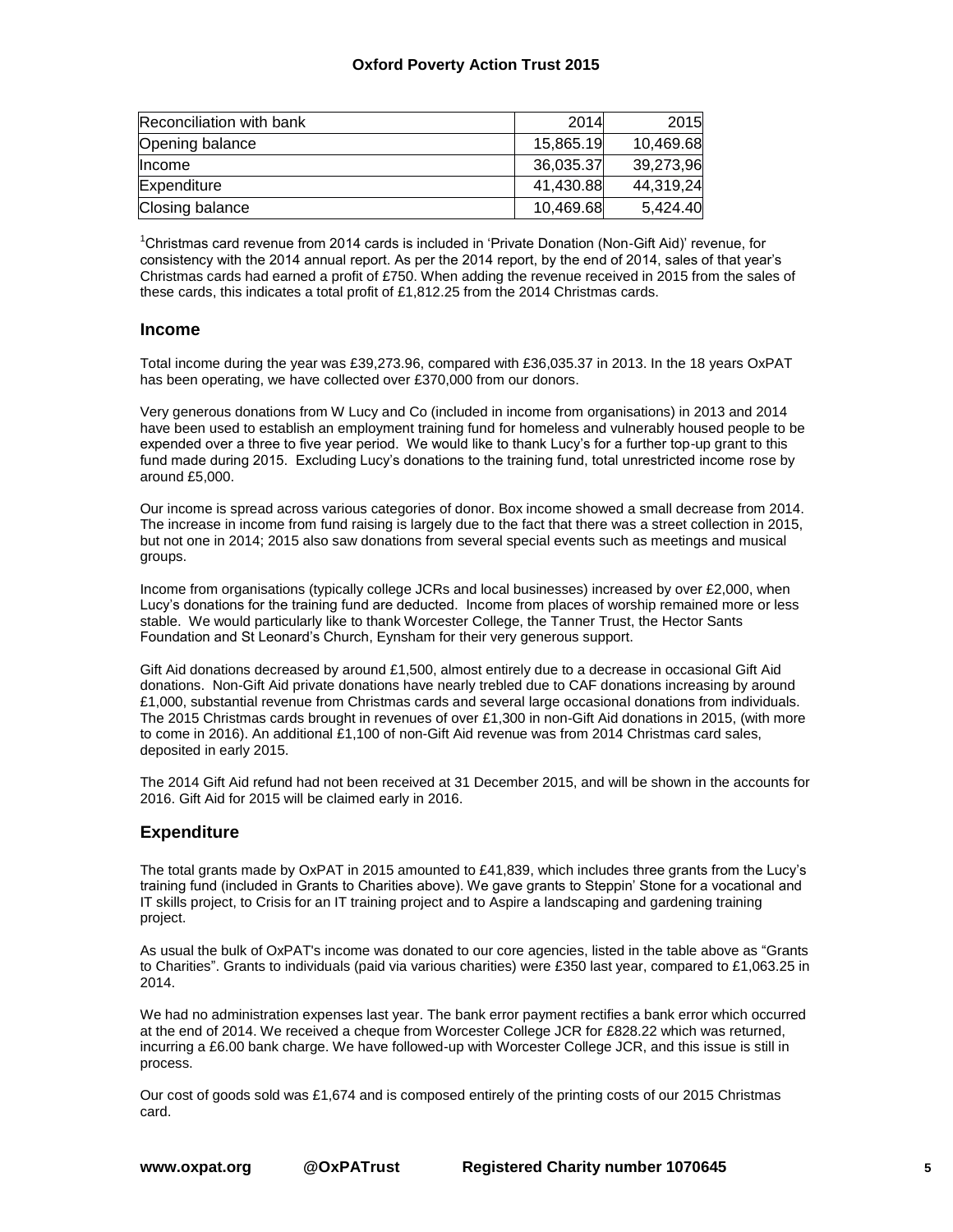#### **Special purposes accounts**

Within the totals above we keep track of two sub-accounts

| Special purposes account | 2014     | 2015              |
|--------------------------|----------|-------------------|
| Opening balance          | 1,000.00 | 1,000.00          |
| <b>Income</b>            | 0.00     | 0.00 <sub>l</sub> |
| Expenditure              | 0.00     | 0.00              |
| Closing balance          | 1,000.00 | 1,000.00          |

The special purposes account currently contains a £1,000 donation from the Oxford Round Table. This was originally given for box replacement and refurbishment but the Round Table has now agreed that it may be spent on anything we consider appropriate.

| Administration account | 2014   | 2015   |
|------------------------|--------|--------|
| Opening balance        | 154.39 | 127.74 |
| Income                 | 0.00   | 0.00   |
| Expenditure            | 26.65  | 0.00   |
| Closing balance        | 127.74 | 127.74 |

The administration account contains donations made by organisations that are happy for their money to be spent on our limited administration expenses. No transactions have been made concerning this account in 2015.

We would like to thank all of our donors, large and small, for their generosity towards us. And we are very grateful to Celia Fry for continuing to carry out our independent examination.

I would also like to thank the charities to whom we give the money. I have no doubt that the money we pass to them is used efficiently and effectively in support of people in Oxford who are homeless, or in danger of homelessness.

#### **Paul Armstrong, OxPAT Treasurer, March 2016**

# **4 Grants Policy**

#### **Core Principles**

- 1. OxPAT funds are to be used to provide direct help to homeless or vulnerably housed adults.
- 2. OxPAT funds can be used to fulfil basic needs such as food, clothing and shelter. They can also be used to help people address the issues that have led to them becoming homeless, by building confidence and self-esteem, improving skills, and addressing dependency issues.
- 3. OxPAT funds are not to be used to fund administration nor on-going costs, or to discharge statutory duties.
- 4. OxPAT funds will only be distributed to or through recognised charitable agencies; and must be spent by or under the supervision of such an agency.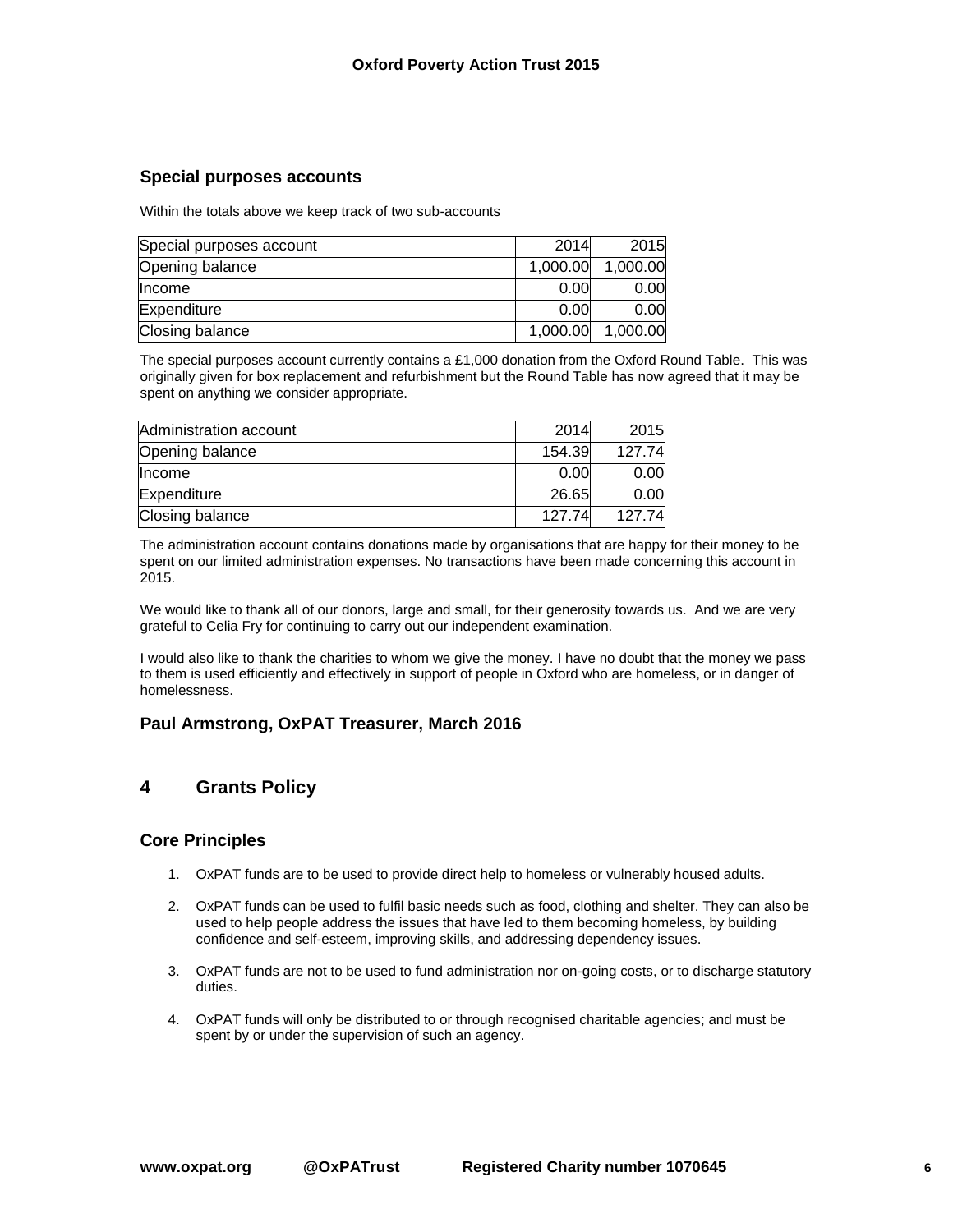### **Distribution**

The monies received by OxPAT are distributed through agency welfare funds to be spent on welfare services, rehabilitation, accommodation and training and education to help people to get off the streets and move forward.

#### **Core Agencies**

OxPAT will aim to distribute most of its funds to a core group of agencies via regular monthly standing orders to their welfare funds. It is each agency's responsibility to ensure this money is spent in accordance with OxPAT's core principles and to report back at the end of the calendar year or more frequently as appropriate as to how it has been spent.

#### **Specific applications**

Some of OxPAT's funds will be used to fund specific applications which are not from the core agencies. Examples of successful applications include requests for clothing, bedding, work tools, and transport costs to enable a person in need to travel to a job. To apply for a grant for a homeless, or vulnerable, person, please download the OxPAT Grant Application Form from the OxPAT website [\(www.oxpat.org/](http://www.oxpat.org/)), and follow the instructions on it.

# **5 Partners**

#### **Core agencies during 2015 were:**

Aspire

Icolyn Smith Foundation

Crisis

The Elmore Team

Emmaus Oxford

Julian Housing: part of Oxford Homeless Pathways

O'Hanlon House

St Mungo's

Simon House: part of A2 Dominion Housing Trust

Smart CJS

Steppin' Stone

## **6 Box Officer's Report**

#### **Box Locations**

#### **Collection boxes at:**

St Michael at the North Gate Shop , Oxford Town Hall, Henry Wellcome Building, Oxford Union Bar, Bunter's Delicatessen, St Aloysius, Tourist Information Centre, Blackwells, Marks & Spencer Summertown, Magdalen College Bar, Phoenix Cinema, Oxford Railway Station, LMC International, Henry Wellcome Foundation.

**Catherine King, Box Officer, April 2016**